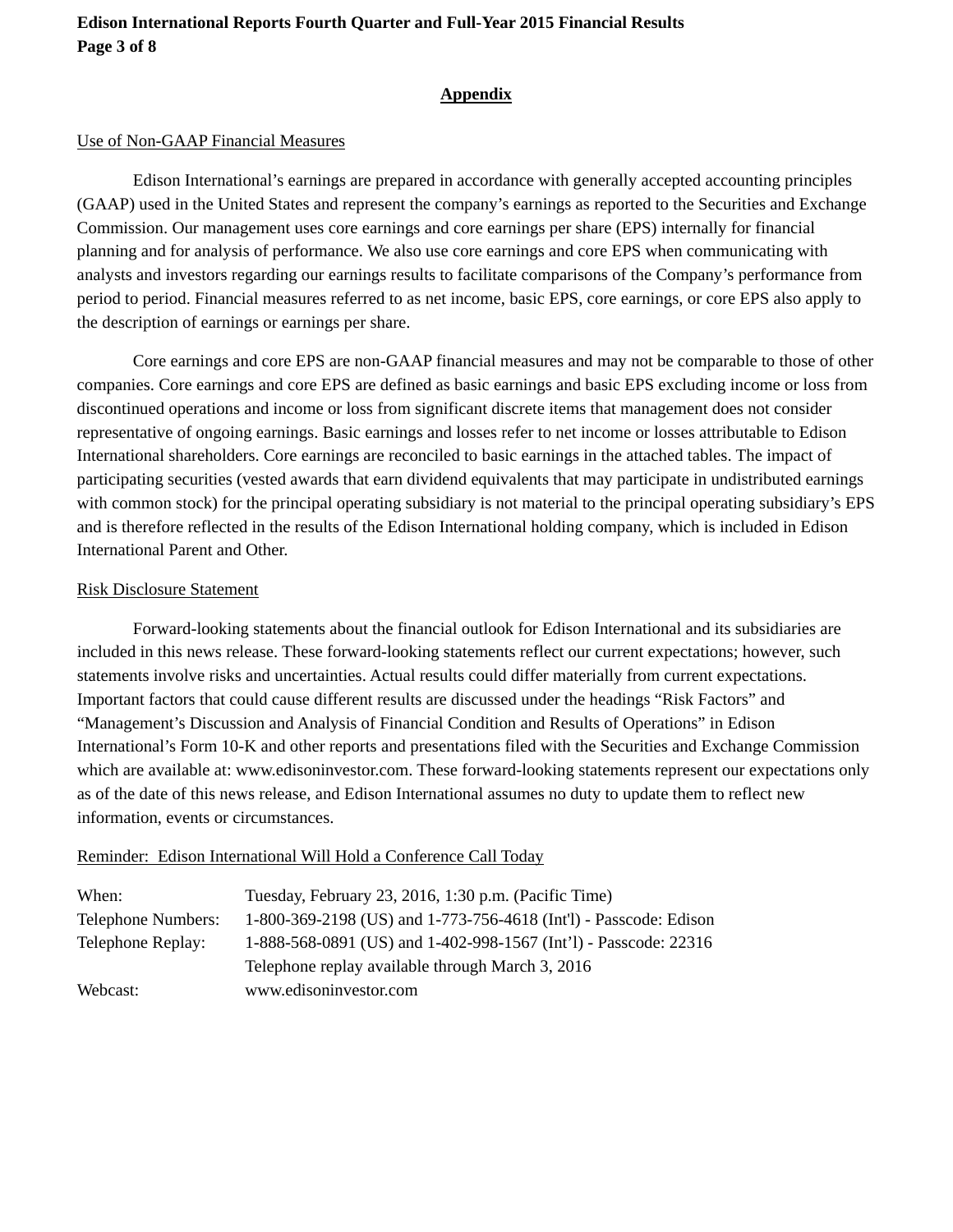|                                                                   | Three months ended<br>December 31, |             |        |        |             | Years ended<br>December 31, |                    |        |
|-------------------------------------------------------------------|------------------------------------|-------------|--------|--------|-------------|-----------------------------|--------------------|--------|
|                                                                   |                                    | 2015        | 2014   | Change |             | 2015                        | 2014               | Change |
| Earnings (loss) per share attributable to<br>Edison International |                                    |             |        |        |             |                             |                    |        |
| Continuing operations                                             |                                    |             |        |        |             |                             |                    |        |
| <b>SCE</b>                                                        | \$                                 | $(0.25)$ \$ | 1.17S  |        | $(1.42)$ \$ | 3.06 $\sqrt{ }$             | $4.46 \text{ }$ \$ | (1.40) |
| Edison International Parent and Other                             |                                    | 0.03        |        |        | 0.03        | (0.04)                      | (0.08)             | 0.04   |
| Discontinued operations                                           |                                    | (0.02)      | 0.12   |        | (0.14)      | 0.11                        | 0.57               | (0.46) |
| <b>Edison International</b>                                       |                                    | (0.24)      | 1.29   |        | (1.53)      | 3.13                        | 4.95               | (1.82) |
| Less: Non-core items                                              |                                    |             |        |        |             |                             |                    |        |
| <b>SCE</b>                                                        |                                    | (1.14)      | 0.08   |        | (1.22)      | (1.14)                      | (0.22)             | (0.92) |
| Edison International Parent and Other                             |                                    | 0.04        | 0.01   |        | 0.03        | 0.06                        | 0.01               | 0.05   |
| Discontinued operations                                           |                                    | (0.02)      | 0.12   |        | (0.14)      | 0.11                        | 0.57               | (0.46) |
| Total non-core items                                              |                                    | (1.12)      | 0.21   |        | (1.33)      | (0.97)                      | 0.36               | (1.33) |
| Core earnings (losses)                                            |                                    |             |        |        |             |                             |                    |        |
| <b>SCE</b>                                                        |                                    | 0.89        | 1.09   |        | (0.20)      | 4.20                        | 4.68               | (0.48) |
| Edison International Parent and Other                             |                                    | (0.01)      | (0.01) |        |             | (0.10)                      | (0.09)             | (0.01) |
| Edison International                                              | \$                                 | $0.88\;$ \$ | 1.08   | -S     | $(0.20)$ \$ | 4.10 \$                     | 4.59 $\frac{1}{2}$ | (0.49) |

#### **Fourth Quarter and Full-Year Reconciliation of Core Earnings Per Share to Basic Earnings Per Share**

Note: Diluted earnings were \$(0.24) and \$1.27 per share for the three months ended December 31, 2015 and 2014, respectively, and \$3.10 and \$4.89 per share for the years ended December 31, 2015 and 2014, respectively.

#### **Fourth Quarter and Full-Year Reconciliation of Core Earnings to Basic Earnings (in millions)**

|                                                        | Three months ended<br>December 31, |           |                |    |            | Years ended<br>December 31. |                |             |  |
|--------------------------------------------------------|------------------------------------|-----------|----------------|----|------------|-----------------------------|----------------|-------------|--|
| (in millions)                                          |                                    | 2015      | 2014           |    | Change     | 2015                        | 2014           | Change      |  |
| Net income (loss) attributable to Edison International |                                    |           |                |    |            |                             |                |             |  |
| Continuing operations                                  |                                    |           |                |    |            |                             |                |             |  |
| <b>SCE</b>                                             | \$                                 | $(80)$ \$ | 380 \$         |    | $(460)$ \$ | 998<br>-S                   | 1,453          | -S<br>(455) |  |
| Edison International Parent and Other                  |                                    | 9         |                |    | 8          | (13)                        | (26)           | 13          |  |
| Discontinued operations                                |                                    | (8)       | 39             |    | (47)       | 35                          | 185            | (150)       |  |
| <b>Edison International</b>                            |                                    | (79)      | 420            |    | (499)      | 1,020                       | 1,612          | (592)       |  |
| Less: Non-core items                                   |                                    |           |                |    |            |                             |                |             |  |
| <b>SCE</b>                                             |                                    | (370)     | 24             |    | (406)      | (370)                       | (72)           | (310)       |  |
| Edison International Parent and Other                  |                                    | 12        | $\overline{2}$ |    | 10         | 19                          | $\overline{2}$ | 17          |  |
| Discontinued operations                                |                                    | (8)       | 39             |    | (47)       | 35                          | 185            | (150)       |  |
| Total non-core items                                   |                                    | (366)     | 65             |    | (443)      | (316)                       | 115            | (443)       |  |
| Core earnings (losses)                                 |                                    |           |                |    |            |                             |                |             |  |
| <b>SCE</b>                                             |                                    | 290       | 356            |    | (66)       | 1,368                       | 1,525          | (157)       |  |
| Edison International Parent and Other                  |                                    | (3)       | (1)            |    | (2)        | (32)                        | (28)           | (4)         |  |
| Edison International                                   | \$                                 | \$<br>287 | 355            | \$ | $(68)$ \$  | $1,336$ \$                  | 1,497          | S<br>(161)  |  |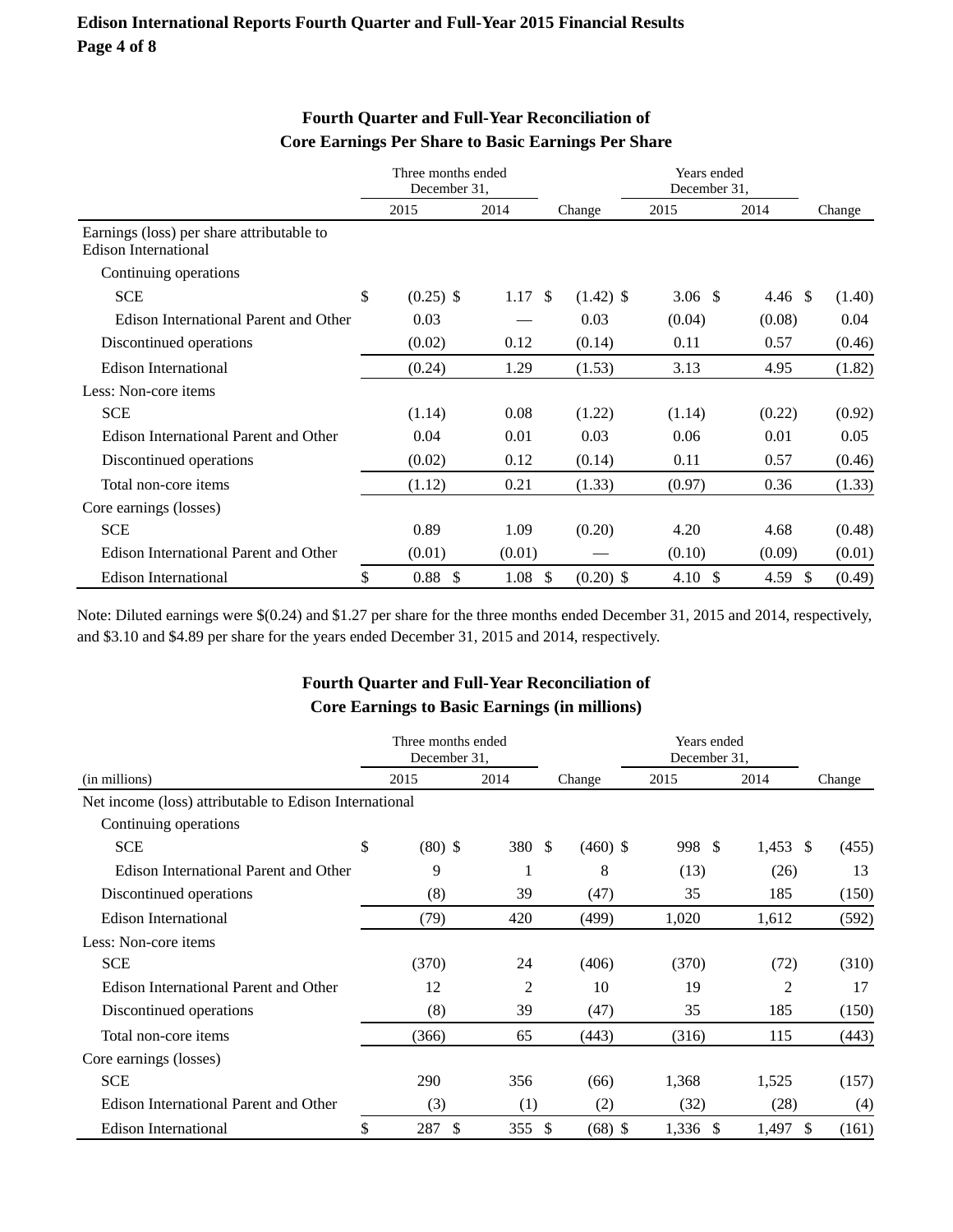### **Edison International Reports Fourth Quarter and Full-Year 2015 Financial Results Page 5 of 8**

| <b>Consolidated Statements of Income</b>                                                                     |                             |             |    |        |    | <b>Edison International</b> |        |        |  |
|--------------------------------------------------------------------------------------------------------------|-----------------------------|-------------|----|--------|----|-----------------------------|--------|--------|--|
|                                                                                                              | Quarters ended December 31, |             |    |        |    | Years ended December 31,    |        |        |  |
| (in millions, except per-share amounts)                                                                      |                             | 2015        |    | 2014   |    | 2015                        |        | 2014   |  |
| <b>Total operating revenue</b>                                                                               | \$                          | 2,341       | \$ | 3,114  | \$ | 11,524                      | \$     | 13,413 |  |
| Purchased power and fuel                                                                                     |                             | 618         |    | 1,029  |    | 4,266                       |        | 5,593  |  |
| Operation and maintenance                                                                                    |                             | 830         |    | 901    |    | 2,990                       |        | 3,149  |  |
| Depreciation, decommissioning and amortization                                                               |                             | 467         |    | 472    |    | 1,919                       |        | 1,720  |  |
| Property and other taxes                                                                                     |                             | 81          |    | 87     |    | 336                         |        | 322    |  |
| Impairment and other charges                                                                                 |                             | 5           |    | (68)   |    | 5                           |        | 157    |  |
| <b>Total operating expenses</b>                                                                              |                             | 2,001       |    | 2,421  |    | 9,516                       |        | 10,941 |  |
| <b>Operating income</b>                                                                                      |                             | 340         |    | 693    |    | 2,008                       |        | 2,472  |  |
| Interest and other income                                                                                    |                             | 58          |    | 39     |    | 174                         |        | 147    |  |
| Interest expense                                                                                             |                             | (136)       |    | (138)  |    | (555)                       |        | (560)  |  |
| Other expenses                                                                                               |                             | (18)        |    | (29)   |    | (59)                        |        | (80)   |  |
| Income from continuing operations before income taxes                                                        |                             | 244         |    | 565    |    | 1,568                       |        | 1,979  |  |
| Income tax expense                                                                                           |                             | 291         |    | 159    |    | 486                         |        | 443    |  |
| (Loss) Income from continuing operations                                                                     |                             | (47)        |    | 406    |    | 1,082                       |        | 1,536  |  |
| (Loss) Income from discontinued operations, net of tax                                                       |                             | (8)         |    | 39     |    | 35                          |        | 185    |  |
| Net (loss) income                                                                                            |                             | (55)        |    | 445    |    | 1,117                       |        | 1,721  |  |
| Preferred and preference stock dividend requirements of<br>utility                                           |                             | 29          |    | 28     |    | 113                         |        | 112    |  |
| Other noncontrolling interests                                                                               |                             | (5)         |    | (3)    |    | (16)                        |        | (3)    |  |
| Net (loss) income attributable to Edison International<br>common shareholders                                | \$                          | $(79)$ \$   |    | 420    | \$ | 1,020                       | \$     | 1,612  |  |
| Amounts attributable to Edison International common<br>shareholders:                                         |                             |             |    |        |    |                             |        |        |  |
| (Loss) Income from continuing operations, net of tax                                                         | \$                          | $(71)$ \$   |    | 381    | S  | 985                         | \$     | 1,427  |  |
| (Loss) Income from discontinued operations, net of tax                                                       |                             | (8)         |    | 39     |    | 35                          |        | 185    |  |
| Net (loss) income attributable to Edison International<br>common shareholders                                | \$                          | (79)        | \$ | 420    | \$ | 1,020                       | \$     | 1,612  |  |
| Basic (loss) earnings per common share attributable to<br><b>Edison International common shareholders:</b>   |                             |             |    |        |    |                             |        |        |  |
| Weighted-average shares of common stock outstanding                                                          |                             | 326         |    | 326    |    | 326                         |        | 326    |  |
| Continuing operations                                                                                        | \$                          | $(0.22)$ \$ |    | 1.17   | \$ | 3.02                        | \$     | 4.38   |  |
| Discontinued operations                                                                                      |                             | (0.02)      |    | 0.12   |    | 0.11                        |        | 0.57   |  |
| <b>Total</b>                                                                                                 | \$                          | $(0.24)$ \$ |    | 1.29   | \$ | 3.13                        | \$     | 4.95   |  |
| Diluted (loss) earnings per common share attributable to<br><b>Edison International common shareholders:</b> |                             |             |    |        |    |                             |        |        |  |
| Weighted-average shares of common stock outstanding,<br>including effect of dilutive securities              |                             | 328         |    | 329    |    | 329                         |        | 329    |  |
| Continuing operations                                                                                        | \$                          | $(0.22)$ \$ |    | 1.15   | \$ | 2.99                        | \$     | 4.33   |  |
| Discontinued operations                                                                                      |                             | (0.02)      |    | 0.12   |    | 0.11                        |        | 0.56   |  |
| <b>Total</b>                                                                                                 | \$                          | $(0.24)$ \$ |    | 1.27   | \$ | 3.10                        | $\$\,$ | 4.89   |  |
| Dividends declared per common share                                                                          | \$                          | 0.4800      | \$ | 0.4175 | \$ | 1.7325                      | \$     | 1.4825 |  |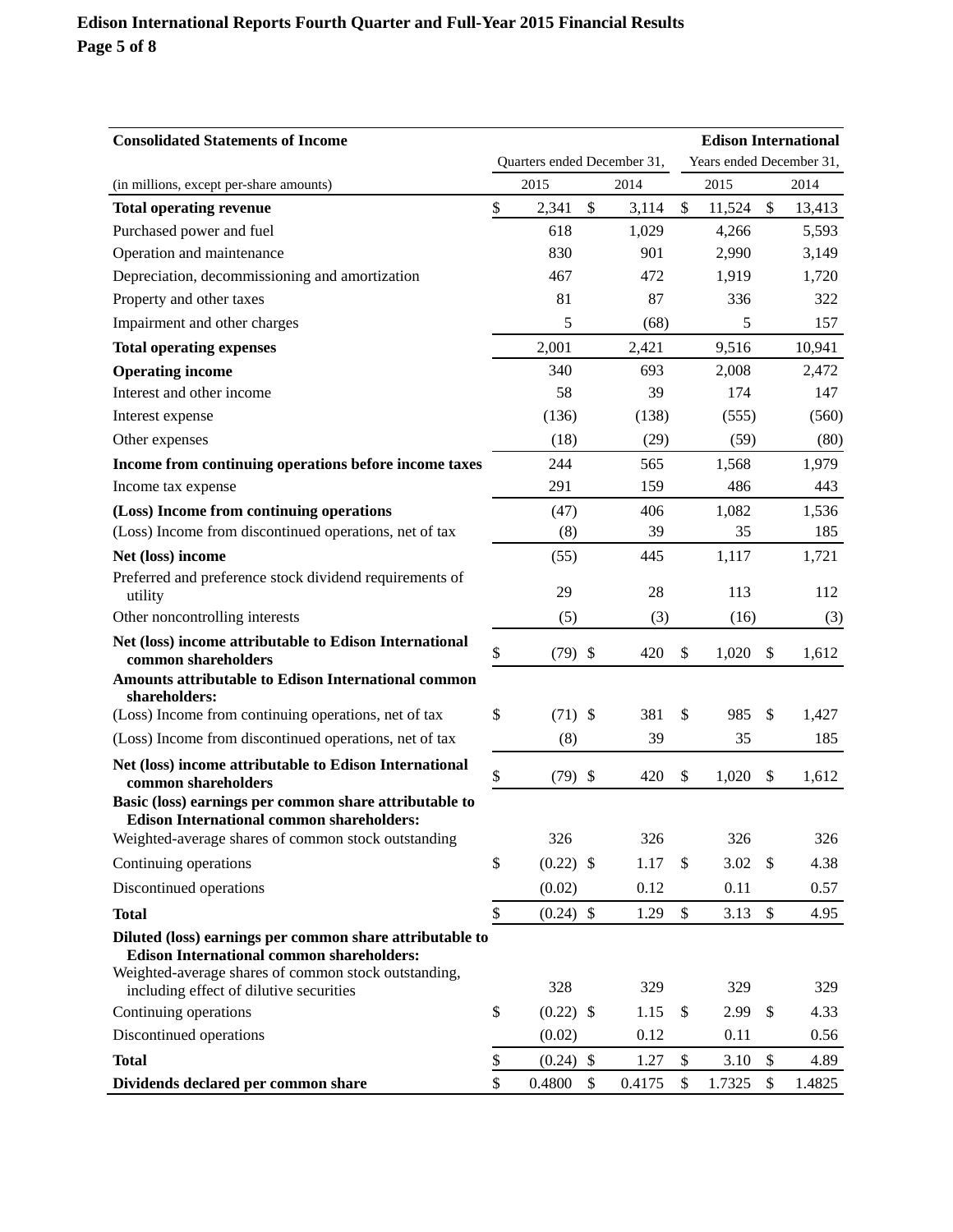### **Edison International Reports Fourth Quarter and Full-Year 2015 Financial Results Page 6 of 8**

| <b>Consolidated Balance Sheets</b>                                                                                                  |              |        | <b>Edison International</b> |        |  |  |  |  |
|-------------------------------------------------------------------------------------------------------------------------------------|--------------|--------|-----------------------------|--------|--|--|--|--|
|                                                                                                                                     | December 31, |        |                             |        |  |  |  |  |
| (in millions)                                                                                                                       |              | 2015   |                             | 2014   |  |  |  |  |
| <b>ASSETS</b>                                                                                                                       |              |        |                             |        |  |  |  |  |
| Cash and cash equivalents                                                                                                           | $\mathbb{S}$ | 161    | <sup>\$</sup>               | 132    |  |  |  |  |
| Receivables, less allowances of \$62 and \$68 for uncollectible accounts at respective dates                                        |              | 771    |                             | 790    |  |  |  |  |
| Accrued unbilled revenue                                                                                                            |              | 565    |                             | 632    |  |  |  |  |
| Inventory                                                                                                                           |              | 267    |                             | 281    |  |  |  |  |
| Derivative assets                                                                                                                   |              | 79     |                             | 102    |  |  |  |  |
| Regulatory assets                                                                                                                   |              | 560    |                             | 1,254  |  |  |  |  |
| Other current assets                                                                                                                |              | 251    |                             | 376    |  |  |  |  |
| <b>Total current assets</b>                                                                                                         |              | 2,654  |                             | 3,567  |  |  |  |  |
| Nuclear decommissioning trusts                                                                                                      |              | 4,331  |                             | 4,799  |  |  |  |  |
| Other investments                                                                                                                   |              | 203    |                             | 207    |  |  |  |  |
| <b>Total investments</b>                                                                                                            |              | 4,534  |                             | 5,006  |  |  |  |  |
| Utility property, plant and equipment, less accumulated depreciation and amortization of<br>\$8,548 and \$8,132 at respective dates |              | 34,945 |                             | 32,859 |  |  |  |  |
| Nonutility property, plant and equipment, less accumulated depreciation of \$85 and \$76 at<br>respective dates                     |              | 140    |                             | 122    |  |  |  |  |
| Total property, plant and equipment                                                                                                 |              | 35,085 |                             | 32,981 |  |  |  |  |
| Derivative assets                                                                                                                   |              | 84     |                             | 219    |  |  |  |  |
| Regulatory assets                                                                                                                   |              | 7,512  |                             | 7,612  |  |  |  |  |
| Other long-term assets                                                                                                              |              | 441    |                             | 349    |  |  |  |  |
| <b>Total long-term assets</b>                                                                                                       |              | 8,037  |                             | 8,180  |  |  |  |  |
| <b>Total assets</b>                                                                                                                 | S.           | 50,310 | S                           | 49,734 |  |  |  |  |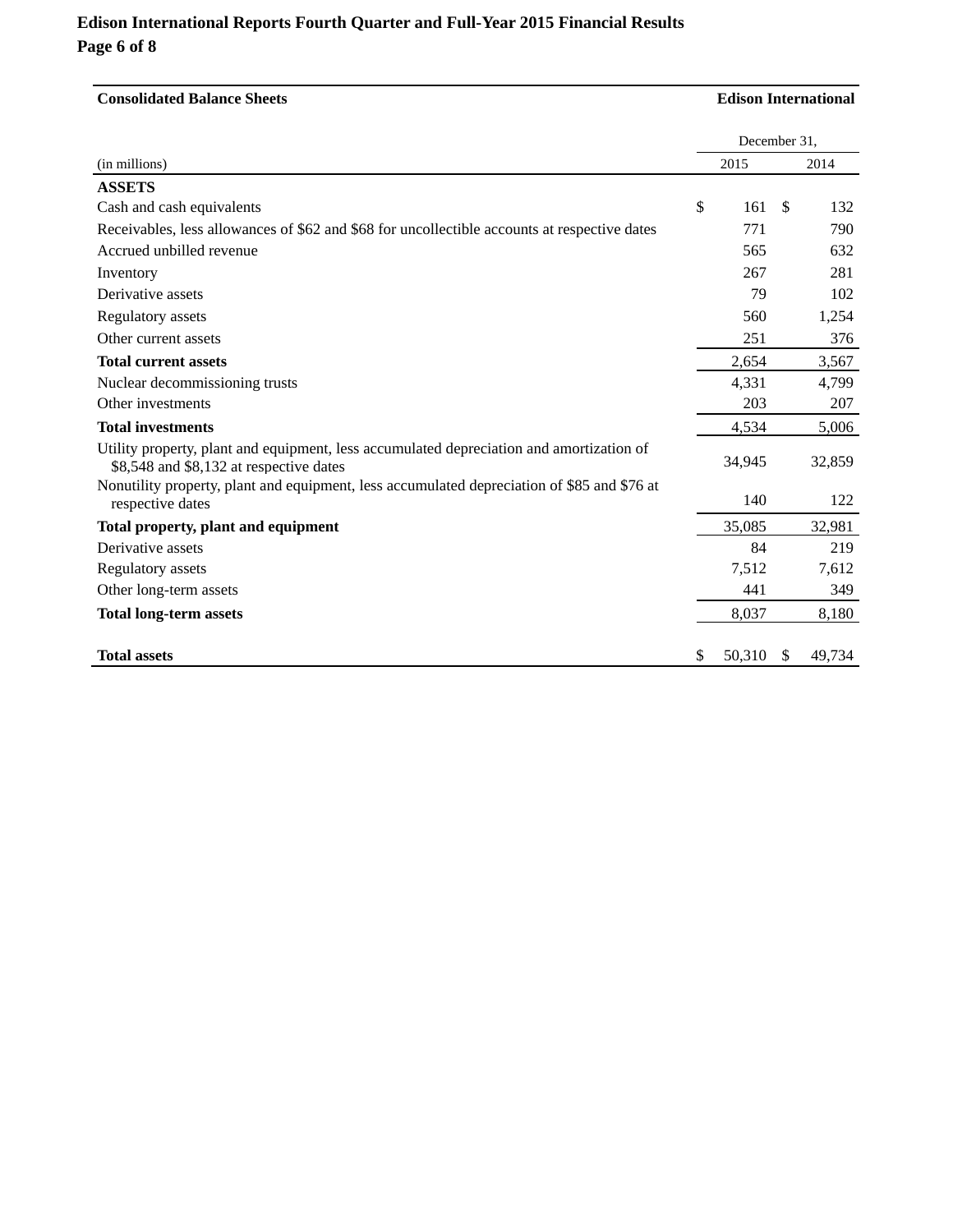# **Edison International Reports Fourth Quarter and Full-Year 2015 Financial Results Page 7 of 8**

| <b>Consolidated Balance Sheets</b>                                                                                           | <b>Edison International</b> |        |              |        |  |  |  |
|------------------------------------------------------------------------------------------------------------------------------|-----------------------------|--------|--------------|--------|--|--|--|
|                                                                                                                              |                             |        | December 31, |        |  |  |  |
| (in millions, except share amounts)                                                                                          |                             | 2015   |              | 2014   |  |  |  |
| <b>LIABILITIES AND EQUITY</b>                                                                                                |                             |        |              |        |  |  |  |
| Short-term debt                                                                                                              | \$                          | 695    | \$           | 1,291  |  |  |  |
| Current portion of long-term debt                                                                                            |                             | 295    |              | 504    |  |  |  |
| Accounts payable                                                                                                             |                             | 1,310  |              | 1,580  |  |  |  |
| Accrued taxes                                                                                                                |                             | 72     |              | 81     |  |  |  |
| Customer deposits                                                                                                            |                             | 242    |              | 221    |  |  |  |
| Derivative liabilities                                                                                                       |                             | 218    |              | 196    |  |  |  |
| <b>Regulatory liabilities</b>                                                                                                |                             | 1,128  |              | 401    |  |  |  |
| Other current liabilities                                                                                                    |                             | 967    |              | 1,205  |  |  |  |
| <b>Total current liabilities</b>                                                                                             |                             | 4,927  |              | 5,479  |  |  |  |
| Long-term debt                                                                                                               |                             | 10,964 |              | 10,234 |  |  |  |
| Deferred income taxes and credits                                                                                            |                             | 7,480  |              | 6,861  |  |  |  |
| Derivative liabilities                                                                                                       |                             | 1,100  |              | 1,052  |  |  |  |
| Pensions and benefits                                                                                                        |                             | 1,759  |              | 2,155  |  |  |  |
| Asset retirement obligations                                                                                                 |                             | 2,764  |              | 2,821  |  |  |  |
| Regulatory liabilities                                                                                                       |                             | 5,676  |              | 5,889  |  |  |  |
| Other deferred credits and other long-term liabilities                                                                       |                             | 2,246  |              | 2,255  |  |  |  |
| Total deferred credits and other liabilities                                                                                 |                             | 21,025 |              | 21,033 |  |  |  |
| <b>Total liabilities</b>                                                                                                     |                             | 36,916 |              | 36,746 |  |  |  |
| Commitments and contingencies                                                                                                |                             |        |              |        |  |  |  |
| Redeemable noncontrolling interest                                                                                           |                             | 6      |              | 6      |  |  |  |
| Common stock, no par value (800,000,000 shares authorized; 325,811,206 shares issued<br>and outstanding at respective dates) |                             | 2,484  |              | 2,445  |  |  |  |
| Accumulated other comprehensive loss                                                                                         |                             | (56)   |              | (58)   |  |  |  |
| Retained earnings                                                                                                            |                             | 8,940  |              | 8,573  |  |  |  |
| Total Edison International's common shareholders' equity                                                                     |                             | 11,368 |              | 10,960 |  |  |  |
| Noncontrolling interests – preferred and preference stock of utility                                                         |                             | 2,020  |              | 2,022  |  |  |  |
| <b>Total equity</b>                                                                                                          |                             | 13,388 |              | 12,982 |  |  |  |
| <b>Total liabilities and equity</b>                                                                                          | \$                          | 50.310 | \$           | 49,734 |  |  |  |